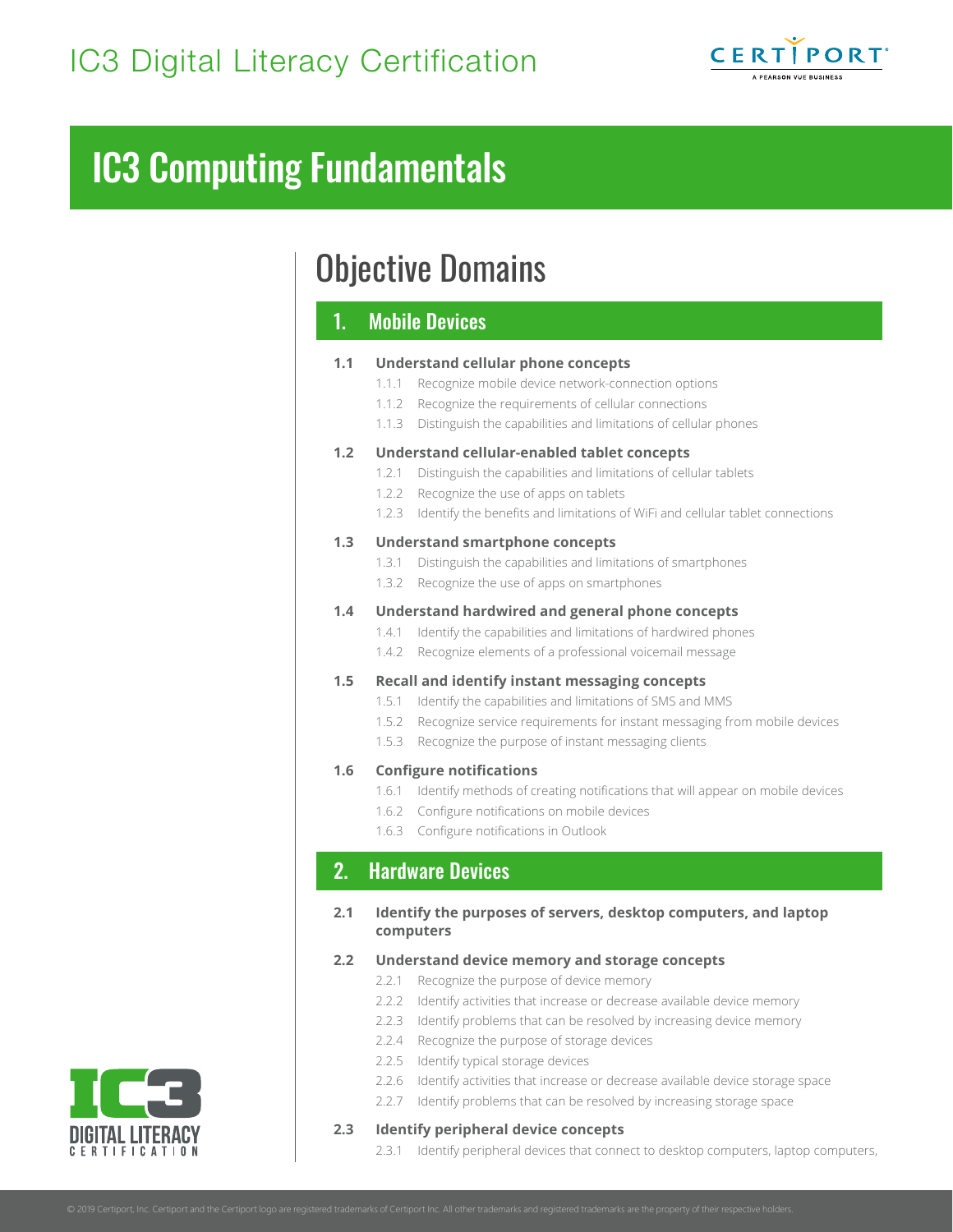tablets, smartphones, and cellular phones

- 2.3.2 Recognize the types of data transmission supported by different connections
- 2.3.3 Identify peripheral devices that connect through audio, Ethernet, parallel, serial, PS/2, DVI, VGA, HDMI, and USB ports
- 2.3.4 Identify peripheral devices that connect through Bluetooth, WiFi, and infrared connections

#### **2.4 Identify the pupose of Ethernet ports**

## **2.5 Connect devices to a wireless network**

#### **2.6 Understand power management concepts**  Note: On a Windows 10 computer

- 2.6.1 Analyze power management options
- 2.6.2 Identify factors that affect the battery life of a laptop
- 2.6.3 Modify power settings
- 2.6.4 Define and distinguish processes for shutting down, restarting, sleeping, or hibernating a computer

## **2.7 Illustrate device driver concepts**

## **2.8 Identify platform differences**

2.8.1 Compare device operating systems (Mac, Windows, Linux, iOS, Android)

#### **2.9 Identify platform limitations**

- 2.9.1 Identify media compatibility issues
- 2.9.2 Identify device limitations that affect application performance

#### **2.10 Identify network connection concepts**

- 2.10.1 Compare hardwired, wireless, and cellular networks
- 2.10.2 Distinguish between Internet service providers and cellular providers

#### **2.11 Identify Internet connection concepts**

- 2.11.1 Identify the hardware elements and services necessary to connect to a hardwired, wireless, or cellular network
- 2.11.2 Recognize the purpose of modems, routers, and network interface cards
- 2.11.3 Recognize the concepts of bandwidth
- 2.11.4 Identify system elements that affect Internet connection speed
- 2.11.5 Identify the types of networks typically present in a business environment

### **2.12 Identify various hardware configurations**

2.12.1 Evaluate CPU, RAM, hard drive type and size, video card

#### **2.13 Understand touchscreen device concepts**

- 2.13.1 Identify features of touchscreen-enabled devices
- 2.13.2 Distinguish the capabilities and limitations of input using touch, keyboard, and mouse

# 3. Computer Software Architecture

# **3.1 Understand operating system updates**

# **3.2 Recognize the scope of settings**

- 3.2.1 Analyze the effect of changing system settings
- 3.2.2 Analyze the effect of changing application settings

# **3.3 Manage desktop settings and windows**

- 3.3.1 Personalize the desktop
- 3.3.2 Configure a screensaver
- 3.3.3 Change the screen resolution
- 3.3.4 Set the desktop background
- 3.3.5 Minimize, maximize, and resize windows

# **3.4 Configure application options**

Note: With Microsoft Office 2016 applications.

- 3.4.1 Add a command to the Quick Access Toolbar
- 3.4.2 Change the AutoSave frequency
- 3.4.3 Set the default font size
- 3.4.4 Configure print settings

# **3.5 Create and manage user accounts**

- 3.5.1 Set up the appropriate user account type
- 3.5.2 Modify user account settings

# **3.6 Manage files and folders**

- 3.6.1 Identify file name extensions and file formats
- 3.6.2 Identify the effects of file permissions
- 3.6.3 Move, copy, delete and rename files and folders
- 3.6.4 Create folders

# **3.7 Manage scanned documents**

- 3.7.1 Recognize document-scanning concepts
- 3.7.2 Identify appropriate file formats for scanned documents

# **3.8 Navigate Windows menus**

3.8.1 Use the Context Menus

# **3.9 Find files**

- 3.9.1 Locate files on a computer by using built-in search functionality
- 3.9.2 Restrict search results by defining search options
- 3.9.3 Recall the default file download location

## **3.10 Understand administrative rights and permissions**

- 3.10.1 Distinguish between administrative rights and standard user rights
- 3.10.2 Recognize the purposes of rights and permissions on an individual computer and within an organization

# **3.11 Understand IP address concepts**

3.11.1 Recognize the purpose and format of IP addresses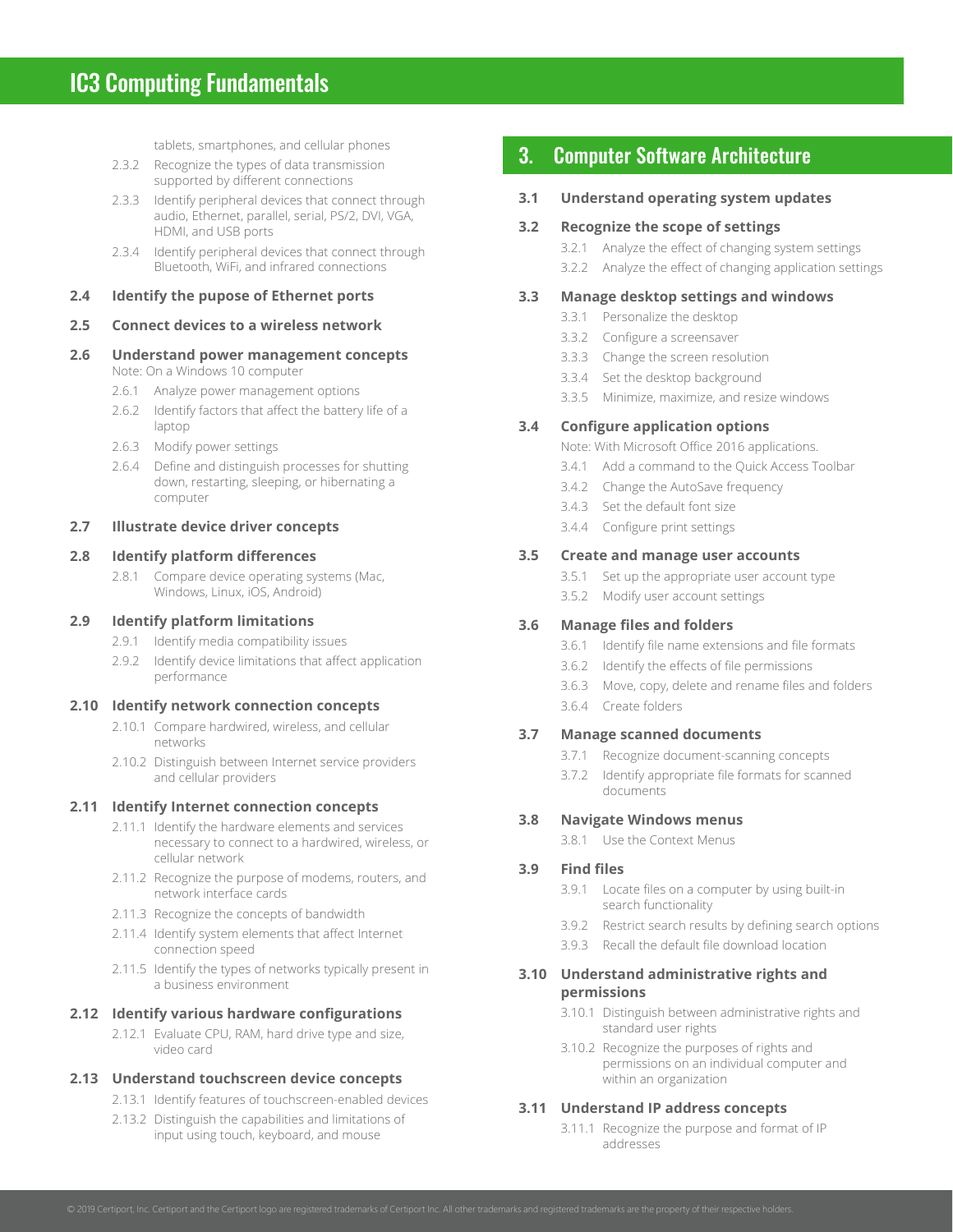#### **3.12 Manage software installations**

- 3.12.1 Know how to install, uninstall, update, and repair software
- 3.12.2 Identify software installation locations and media

#### **3.13 Troubleshoot basic computer problems**

- 3.13.1 Recognize initial problem-solving techniques for hardware and software
- 3.13.2 Identify problems using the correct terminology
- 3.13.3 Use the troubleshooting Wizards
- 3.13.4 Identify the IP address of a computer
- 3.13.5 Identify the network connection speed of a computer

# 4. Backup and Restore

## **4.1 Understand file backup concepts**

- 4.1.1 Identify reasons for backing up files
- 4.1.2 Identify the available file backup locations and media
- 4.1.3 Recognize the benefits and limitations of backing up files to the cloud, a network share, a portable hard drive, a CD or DVD, a USB drive, and the local computer

#### **4.2 Back up files**

- 4.2.1 Identify the available file backup utilities
- 4.2.2 Configure scheduled backups of files by using Windows Backup
- 4.2.3 Configure File History to back up files

## **4.3 Understand system backup, restore, and reformatting processes**

- 4.3.1 Recognize the concepts of backing up and restoring computer system settings
- 4.3.2 Create a system restore point
- 4.3.3 Restore a computer to a system restore point
- 4.3.4 Recognize the concept and effect of restoring a computer or mobile device to the factory default settings
- 4.3.5 Recognize the concept and effect of reformatting a storage device
- 4.3.6 Reformat a flash drive

# 5. File Sharing

## **5.1 Manage file transfer**

- 5.1.1 Identify file transfer options including network share, cloud storage, portable storage drive, CD, DVD, email
- 5.1.2 Identify the capabilities and limitations of each file transfer option
- 5.1.3 Recognize the security implications of each file transfer option
- 5.1.4 Copy a file to/from a network share, cloud storage location, and portable storage drive

5.1.5 Generate a link to a file in cloud storage

#### **5.2 Perform file compression and extraction**

- 5.2.1 Recognize the purpose and effect of file compression/zipping of files and folders
- 5.2.2 Identify situations in which you should compress/ zip files before transferring them
- 5.2.3 Compress and extract files

# 6. Cloud Computing

#### **6.1 Understand cloud concepts**

- 6.1.1 Define cloud
- 6.1.2 Identify the requirements for accessing the cloud

#### **6.2 Understand cloud storage concepts**

- 6.2.1 Identify the benefits of cloud storage
- 6.2.2 Identify the requirements for using cloud storage

#### **6.3 Manage file storage in the cloud**

- 6.3.1 Upload content to the cloud
- 6.3.2 Download content from the cloud
- 6.3.3 Synchronize files between devices using the cloud

### **6.4 Compare online and local apps**

6.4.1 Evaluate Software as a Service (SaaS) concepts

# **6.5 Differentiate between types of online apps**

- 6.5.1 Identify online office/productivity apps
- 6.5.2 Identify cloud storage providers
- 6.5.3 Identify database-driven customer relationship management (CRM) apps
- 6.5.4 Recognize the purpose of Learning Management Systems (LMS)
- 6.5.5 Identify the use of discussion boards

# 7. Security

## **7.1 Understand credential management best practices**

- 7.1.1 Identify the security implications of user names and passwords
- 7.1.2 Create secure passwords
- 7.1.3 Differentiate between secure and unsecure password storage solutions
- 7.1.4 Set or change user account permissions, passwords, and pictures
- 7.1.5 Identify the purpose of logging off from or locking a computer
- 7.1.6 Lock your computer

#### **7.2 Recognize basic computer security threats**

- 7.2.1 Define viruses, malware, Trojan programs, phishing, and social engineering
- 7.2.2 Recognize the effect of viruses, malware, Trojan programs, phishing, and social engineering